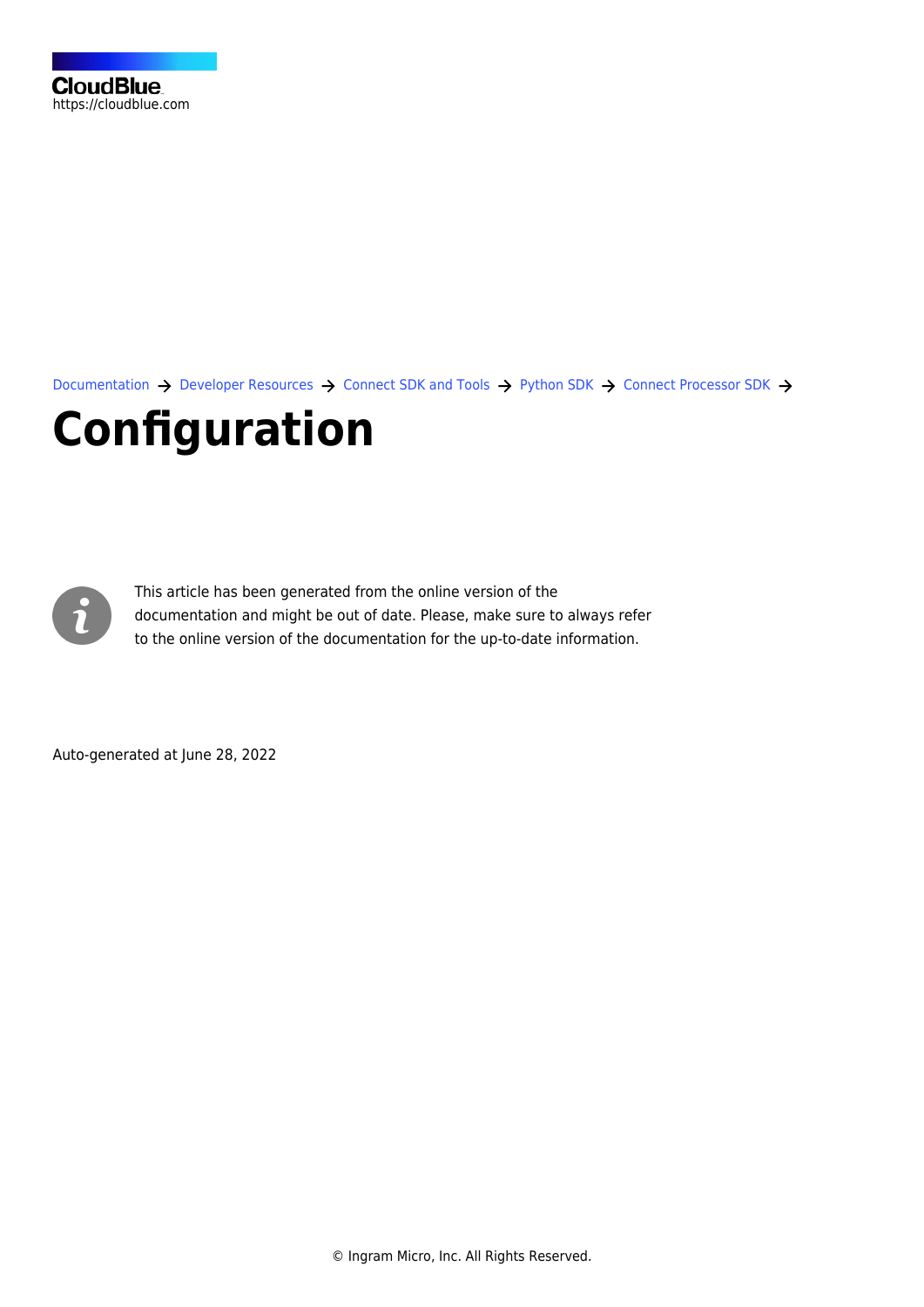

#### **File Structure**

The Processor Template provides various files that allows configuring your API, connect your product and customize your request processing logic. The following table represents the Processor file structure:

| <b>File</b>           | <b>Description</b>                                                                                  |
|-----------------------|-----------------------------------------------------------------------------------------------------|
| processor.py          | This is the main program; fetch the pending requests via Connect OpenAPI client                     |
| config.json           | API endpoint and Connect API token specification                                                    |
| globals.py            | Global constants configuration (e.g., Product ID and Activation Template)                           |
| utils.py              | Supporting functionalities                                                                          |
| cancel.py             | Business logic to process the cancel subscription requests                                          |
| change.py             | Business logic to process the change subscription requests (items or their quantity<br>adjustments) |
| dynamic validation.py | Validate the ordering parameters provided during order placement                                    |
| purchase.py           | Business logic to process the purchase subscription requests                                        |
| report_usage.py       | Helps upload the usage report files                                                                 |
| resume.py             | Business logic to process the resume subscription requests                                          |
| suspend.py            | Business logic to process the suspend subscription requests                                         |
| tier fulfilment.py    | The business logic to process the tier request (e.g., reseller account creation)                    |

### **Running Tests**

The Processor uses **unittest** for testing operations. Test your project and your configuration by executing the following command from your specified Processor directory:

\$ python -m unittest discover tests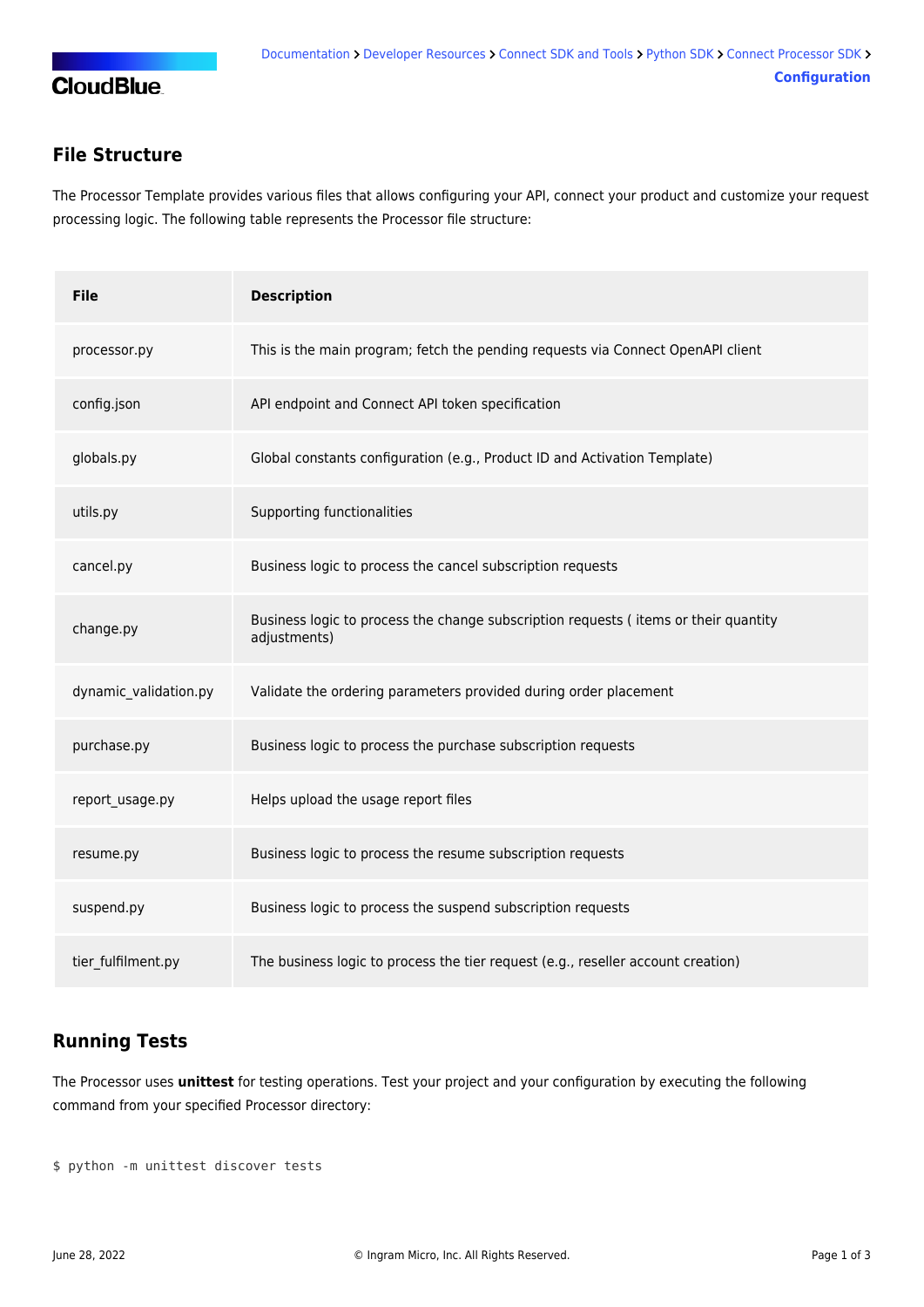

#### **Processor Example**

The Processor Template repository also includes [an example project](https://github.com/cloudblue/connect-processor-template-for-python/tree/main/examples/connect_processor_example) that uses a Mock API Endpoint created in [Apiary.io.](http://Apiary.io) Therefore, this allows emulating API requests from a Vendor system and preview provided use cases.

Apiary.io is a tool to design, document, and test APIs. Access the [corresponding Community page article](https://connect.cloudblue.com/community/sdk/vendor-scenario-example/apiary-api-design-tool/) to learn more about Apiary API design tool.

The Mock API created via Apiary.io can be accessed by using the following link:<https://vendorexample.docs.apiary.io/#>

The example project covers the following use cases: [Subscription Activation,](https://connect.cloudblue.com/community/sdk/python-sdk/connect-processor-sdk/use-cases/subscription-activation/) [Cancellation](https://connect.cloudblue.com/community/sdk/python-sdk/connect-processor-sdk/use-cases/subscription-cancelation/), [Suspension,](https://connect.cloudblue.com/community/sdk/python-sdk/connect-processor-sdk/use-cases/subscription-suspension/) [Resumption](https://connect.cloudblue.com/community/sdk/python-sdk/connect-processor-sdk/use-cases/subscription-resumption/), [Change](https://connect.cloudblue.com/community/sdk/python-sdk/connect-processor-sdk/use-cases/subscription-change/).

The example project uses a product that is configured on the Connect platform as follows:

|              | <b>CloudBlue</b>      | $\Rightarrow$ Products $\lor$                                                                                                                                                                       | @ HELP |               | <b>Front Street Inc</b><br>⊕<br>Vendor · Robert Balboa | $\check{ }$ |
|--------------|-----------------------|-----------------------------------------------------------------------------------------------------------------------------------------------------------------------------------------------------|--------|---------------|--------------------------------------------------------|-------------|
|              |                       | Product information @                                                                                                                                                                               |        |               |                                                        |             |
| Test0 $\sim$ | Master version $\sim$ | Tutorial Mock Product Published / EDIT<br>PRD-411-678-857<br>Customer Management                                                                                                                    |        |               |                                                        |             |
| 自            | General               | The service directly enables service providers to add new revenue streams. This offering is a<br>comprehensive solution that enables service providers to expand their market share, automate, grow |        |               |                                                        |             |
|              | Items                 | recurring revenue, and increase customer stickiness.                                                                                                                                                |        |               |                                                        |             |
|              | Parameters            | OVERVIEW<br><b>MEDIA</b><br><b>CAPABILITIES</b>                                                                                                                                                     |        |               |                                                        |             |
|              | Embedding             |                                                                                                                                                                                                     |        |               |                                                        |             |
|              | Configuration         | Administrative Hold<br>$= 0n$                                                                                                                                                                       |        | $\angle$ EDIT |                                                        |             |
| $:=$         | Versions              | Product supports Suspend & Resume actions for the given Subscription.                                                                                                                               |        |               |                                                        |             |
|              | Localization          | Consumption reporting for Reservation Items                                                                                                                                                         |        |               |                                                        |             |
|              | Preview               | $\bullet$ Off<br>Product supports real-time reporting of consumption for the Reservation<br>items.                                                                                                  |        |               |                                                        |             |
| Ŝ            | <b>Price Lists</b>    |                                                                                                                                                                                                     |        |               |                                                        |             |
|              | Offers                | Dynamic Validation of the Draft Requests<br>$\bullet$ Off<br>Product supports real-time validation of the Request structure prior to the                                                            |        |               |                                                        |             |
|              | Listings              | request creation by the Commerce.                                                                                                                                                                   |        |               |                                                        |             |